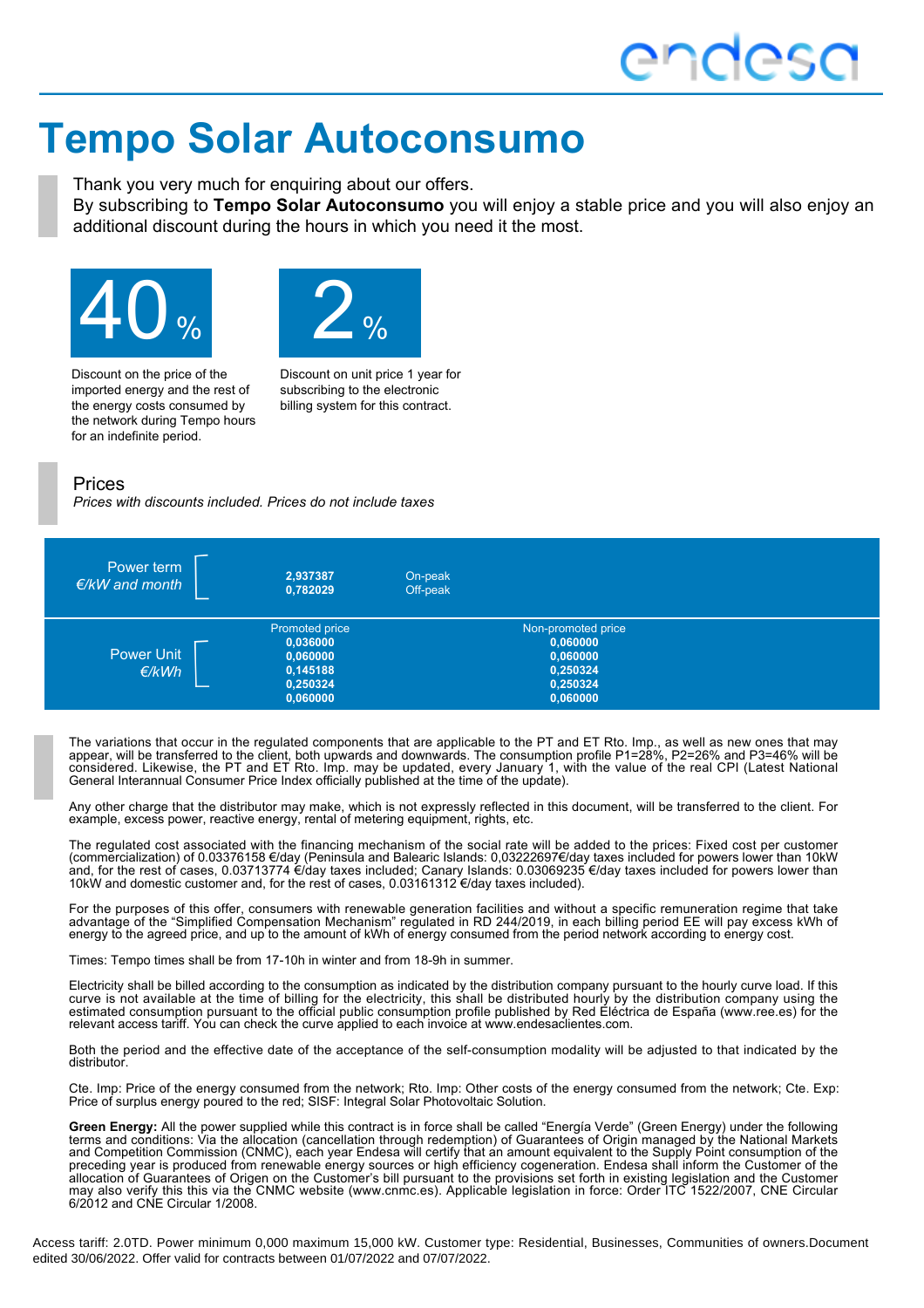# **Tempo Solar Autoconsumo**

Thank you very much for enquiring about our offers.

By subscribing to **Tempo Solar Autoconsumo** you will enjoy a stable price and you will also enjoy an additional discount during the hours in which you need it the most.





Discount on the price of the imported energy and the rest of the energy costs consumed by the network during Tempo hours for an indefinite period.

Discount on unit price 1 year for subscribing to the electronic billing system for this contract.

### Prices

*Prices with discounts included. IVA 21% included. Electricity Tax 0,5% included.*



The variations that occur in the regulated components that are applicable to the PT and ET Rto. Imp., as well as new ones that may appear, will be transferred to the client, both upwards and downwards. The consumption profile P1=28%, P2=26% and P3=46% will be considered. Likewise, the PT and ET Rto. Imp. may be updated, every January 1, with the value of the real CPI (Latest National General Interannual Consumer Price Index officially published at the time of the update).

Any other charge that the distributor may make, which is not expressly reflected in this document, will be transferred to the client. For example, excess power, reactive energy, rental of metering equipment, rights, etc.

The regulated cost associated with the financing mechanism of the social rate will be added to the prices: Fixed cost per customer (commercialization) of 0.03376158 €/day (Peninsula and Balearic Islands: 0,03222697€/day taxes included for powers lower than 10kW and, for the rest of cases, 0.03713774 €/day taxes included; Canary Islands: 0.03069235 €/day taxes included for powers lower than 10kW and domestic customer and, for the rest of cases, 0.03161312 €/day taxes included).

For the purposes of this offer, consumers with renewable generation facilities and without a specific remuneration regime that take advantage of the "Simplified Compensation Mechanism" regulated in RD 244/2019, in each billing period EE will pay excess kWh of energy to the agreed price, and up to the amount of kWh of energy consumed from the period network according to energy cost.

Times: Tempo times shall be from 17-10h in winter and from 18-9h in summer.

Electricity shall be billed according to the consumption as indicated by the distribution company pursuant to the hourly curve load. If this curve is not available at the time of billing for the electricity, this shall be distributed hourly by the distribution company using the estimated consumption pursuant to the official public consumption profile published by Red Eléctrica de España (www.ree.es) for the relevant access tariff. You can check the curve applied to each invoice at www.endesaclientes.com.

Both the period and the effective date of the acceptance of the self-consumption modality will be adjusted to that indicated by the distributor.

Cte. Imp: Price of the energy consumed from the network; Rto. Imp: Other costs of the energy consumed from the network; Cte. Exp: Price of surplus energy poured to the red; SISF: Integral Solar Photovoltaic Solution.

**Green Energy:** All the power supplied while this contract is in force shall be called "Energía Verde" (Green Energy) under the following terms and conditions: Via the allocation (cancellation through redemption) of Guarantees of Origin managed by the National Markets and Competition Commission (CNMC), each year Endesa will certify that an amount equivalent to the Supply Point consumption of the preceding year is produced from renewable energy sources or high efficiency cogeneration. Endesa shall inform the Customer of the allocation of Guarantees of Origen on the Customer's bill pursuant to the provisions set forth in existing legislation and the Customer may also verify this this via the CNMC website (www.cnmc.es). Applicable legislation in force: Order ITC 1522/2007, CNE Circular 6/2012 and CNE Circular 1/2008.

Access tariff: 2.0TD. Power minimum 0,000 maximum 15,000 kW. Customer type: Residential, Businesses, Communities of owners.Document edited 30/06/2022. Offer valid for contracts between 01/07/2022 and 07/07/2022.